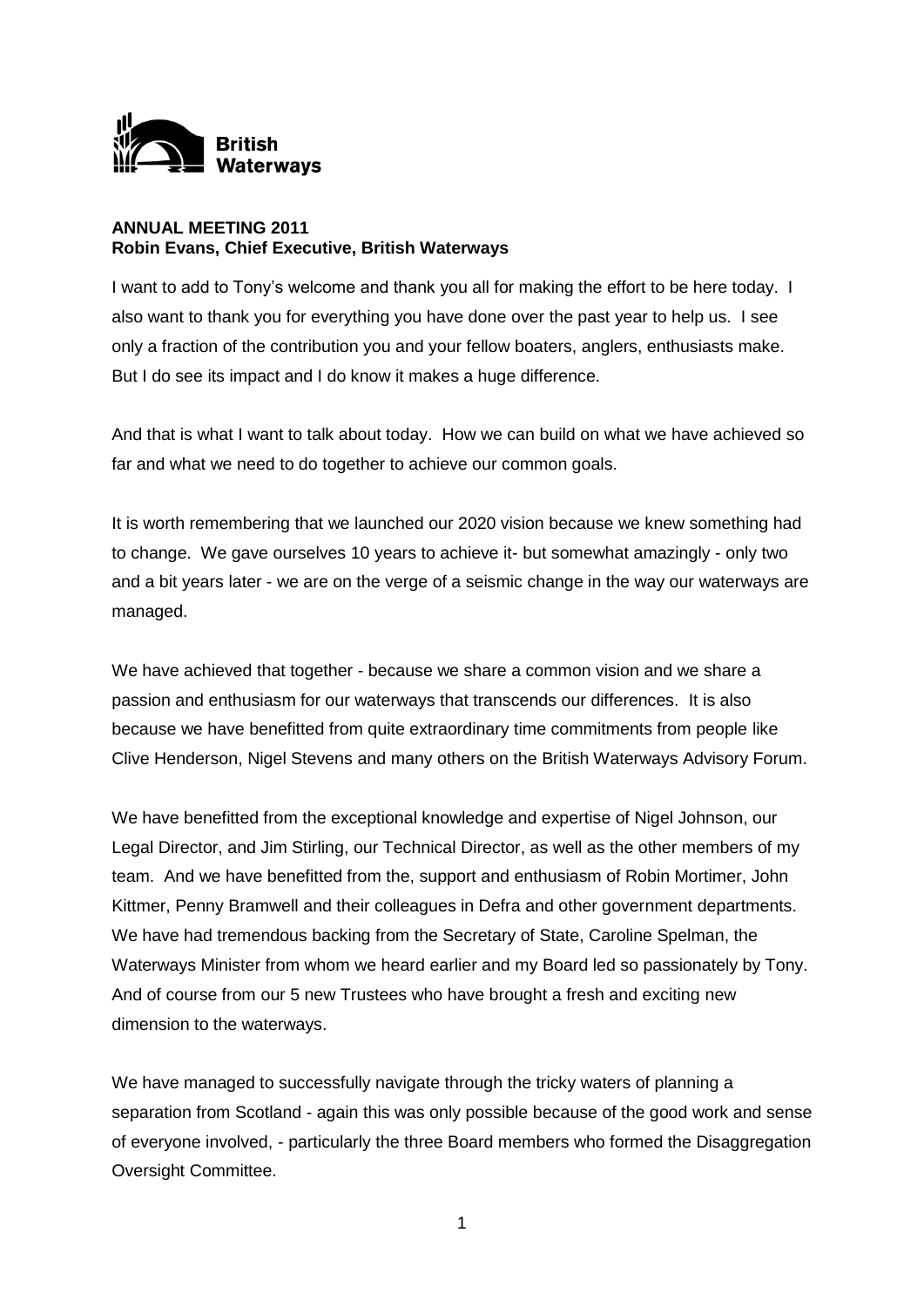Lastly and by no means least we have had a common understanding and common vision with The Waterways Trust from the very beginning. Thanks to Francis Done and Lawrence Newman in particular for their wise council. The Canal & River Trust will be much enriched by having The Waterways Trust's people and museums within it

The power of this combined effort and strength of conviction is evident in the progress we have made over the past year.

I am in a privileged position - I can see different people in different places making a difference through their considered views - their encouragement - and their support.

Let me give you some examples:

| <b>Constituency</b><br>1. Private Boating                                         | <b>Initial Number of Council Members</b> |                          |                |
|-----------------------------------------------------------------------------------|------------------------------------------|--------------------------|----------------|
|                                                                                   | <b>Flected</b>                           | Nominated                | Total<br>5     |
| 2. Boating Business                                                               | $\mathfrak{p}$                           |                          | $\overline{2}$ |
| 3. Volunteers                                                                     |                                          | $(1)^{*}$                |                |
| 4. Other Supporters<br>- walkers, anglers, cyclists,<br>neighbours, donors, etc   |                                          | $(4)^{*}$                | 4              |
| 5. Employees                                                                      |                                          |                          | 1              |
| 6. Historic Environment                                                           |                                          | $\overline{\phantom{0}}$ | $\overline{2}$ |
| 7. Natural Environment                                                            |                                          | 2                        | 2              |
| 8. Local Government                                                               |                                          | $\overline{\phantom{0}}$ | $\overline{2}$ |
| 9. Local Partnerships Chairs<br>(including Museums<br>and all Wales Partnerships) |                                          |                          | 13 ex-officio  |
| 10. Co-options                                                                    |                                          | 3<br>3                   |                |

This shows who will make up the first 35 members of Council.

The Trustees have been influenced by outside views on who should be represented and how they should be appointed. The consultation responses and many other comments encouraged us to be bolder and faster in respect of direct elections.

So now all boat licence holders will be able to elect their personal representative onto the Trust's Council to influence future policy and strategy. So too will boating businesses and gradually so will all our other users and supporters as we develop the data bases that will allow direct elections. And there is a commitment to achieve 50% elected members in due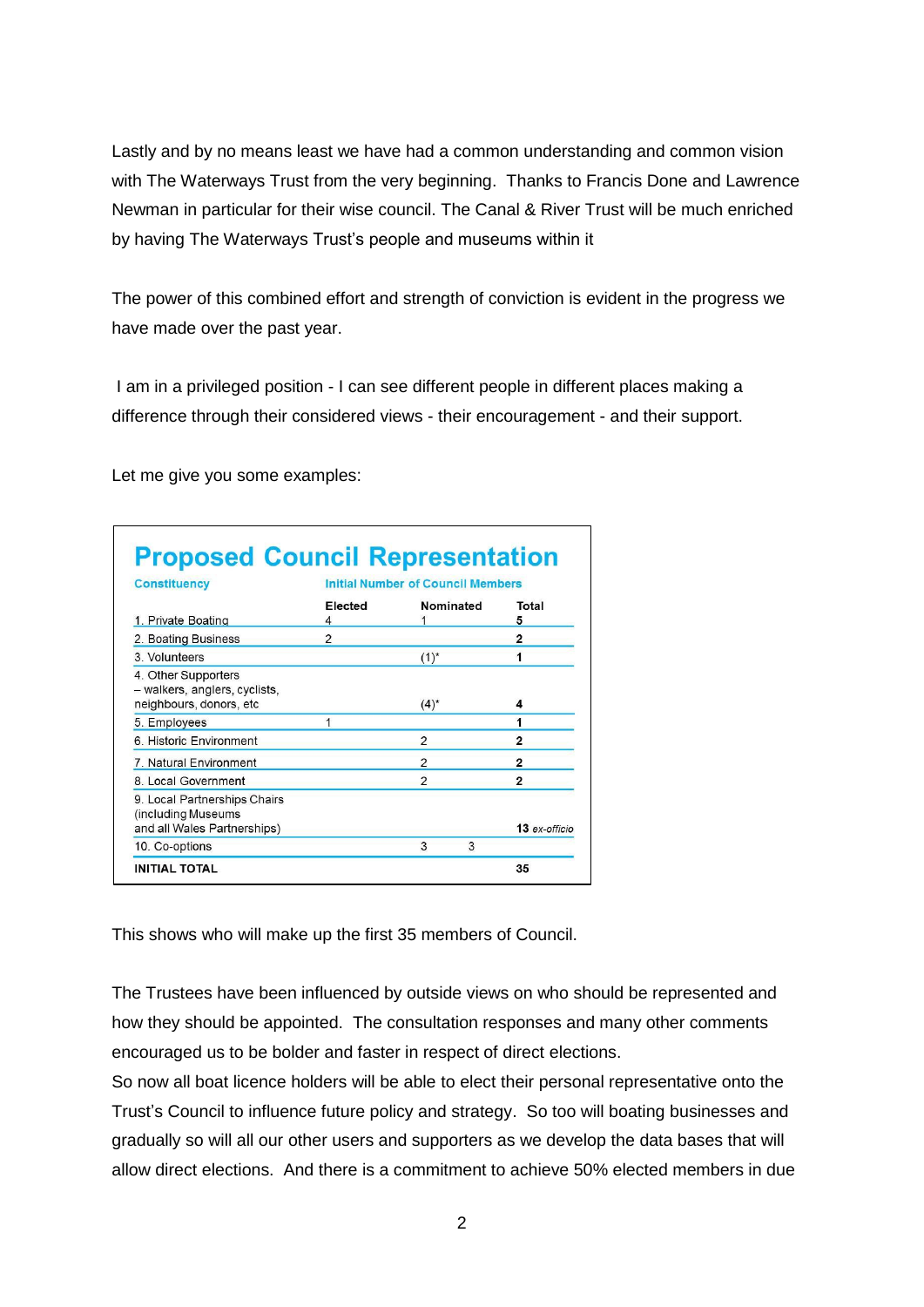course. We have already announced the timetable for these elections and the appointment of other members and plan the first full council meeting to be in March 2012. What a great event and step into the future that will be!



The experience we have gained from the 3 trial partnerships has been immense. And feedback from stakeholders has changed what we call them, how many members they have and where the people are drawn from.

We are very grateful to the 3 chairs of the trial partnerships - Mike Rodd, Peter Mathews and Steven Broomhead. They were brave to take on the role, innovative and pioneering in recruiting their members and supportive and collaborative as we worked out how best to operate in this brave new world. We have learnt from them and I think they will say they have learnt from us too.

Again we have announced the timetable for the appointment of all the new Partnership chairs and they and their members should all be in place by the end of March 2012. Particular thanks are due to Roger Hanbury whose experience and knowledge have been invaluable in setting up the partnerships and getting them underway.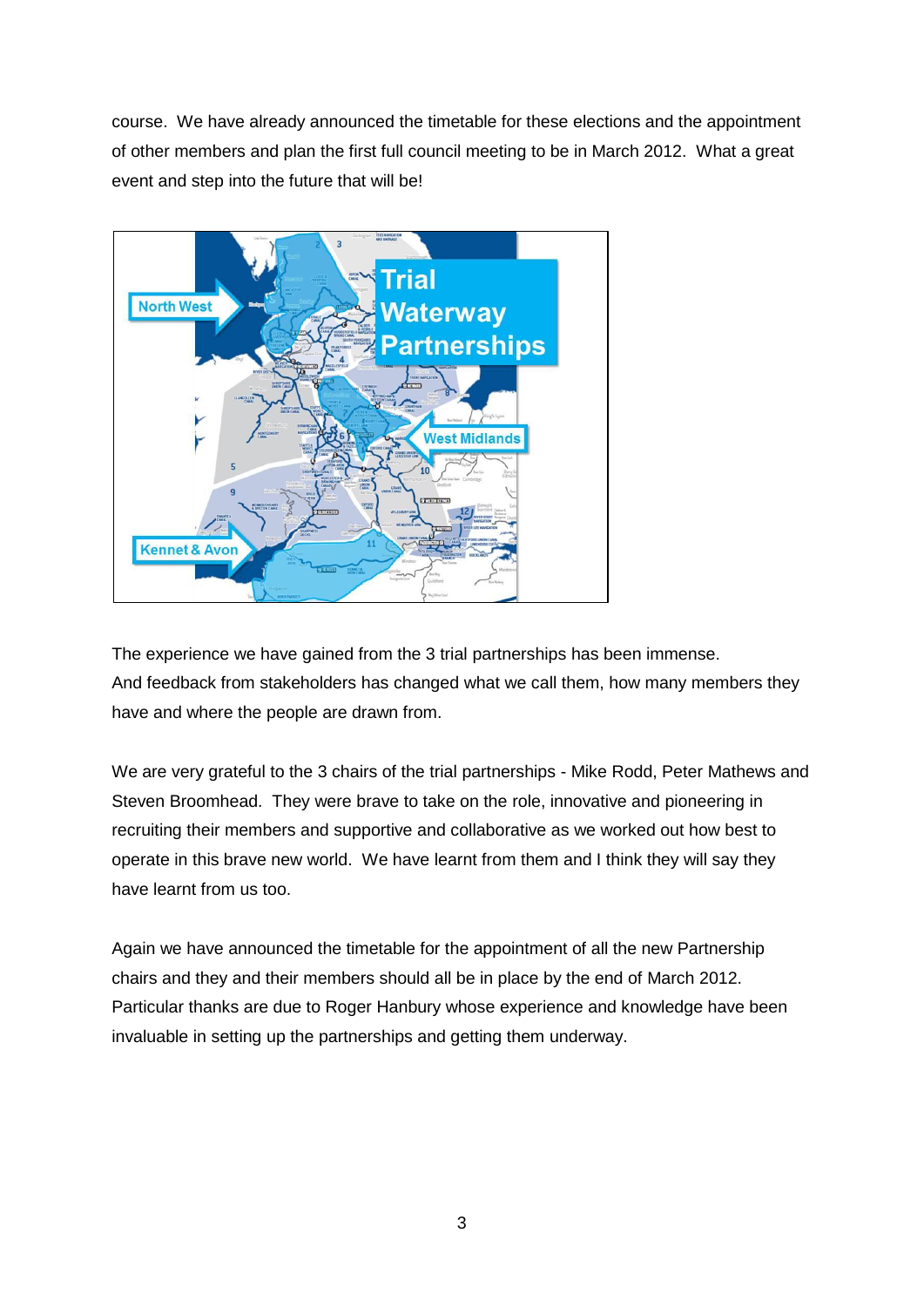

Volunteering has been a massive catalyst for change within BW. Volunteering on the waterways is not a new phenomenon – you've been doing it for years, but now we're working so much more closely and getting so much more out of it. We are spreading the net much wider and that has to be a good thing but we still benefit from quite extraordinary contributions every day of the year from our traditional canal societies and supporters. Please don't think your efforts and your contribution has been forgotten. We hope and plan for your contribution to continue and grow as we get better and better at welcoming and managing all those who are prepared to give us their time. Tony mentioned just a few of the great people and the great contributions they are already making.

I was impressed with the joint working of BW and the Shropshire Union Canal Society when I visited the Hack Green Locks project for this year's Excellence Awards. Both Paul Mills and Terry O'Brien are tremendous advocates and ambassadors for a strong working partnership between canal societies and BW and I very much hope their success can be replicated across the whole network in the future. I am also very excited at the prospect of having the Waterway Recovery Group work on the Oxford bridges next year – thank you Mike Palmer for facilitating that. Of course it has not been all plain sailing. Passionate people are forthright in their opinions. We can't airbrush out decades of disrespect. We can't agree with everyone all the time. And we can't eliminate the understandable fear and anxiety that comes with change of this scale. But what we can do is understand, listen, engage and work together to find the right solutions.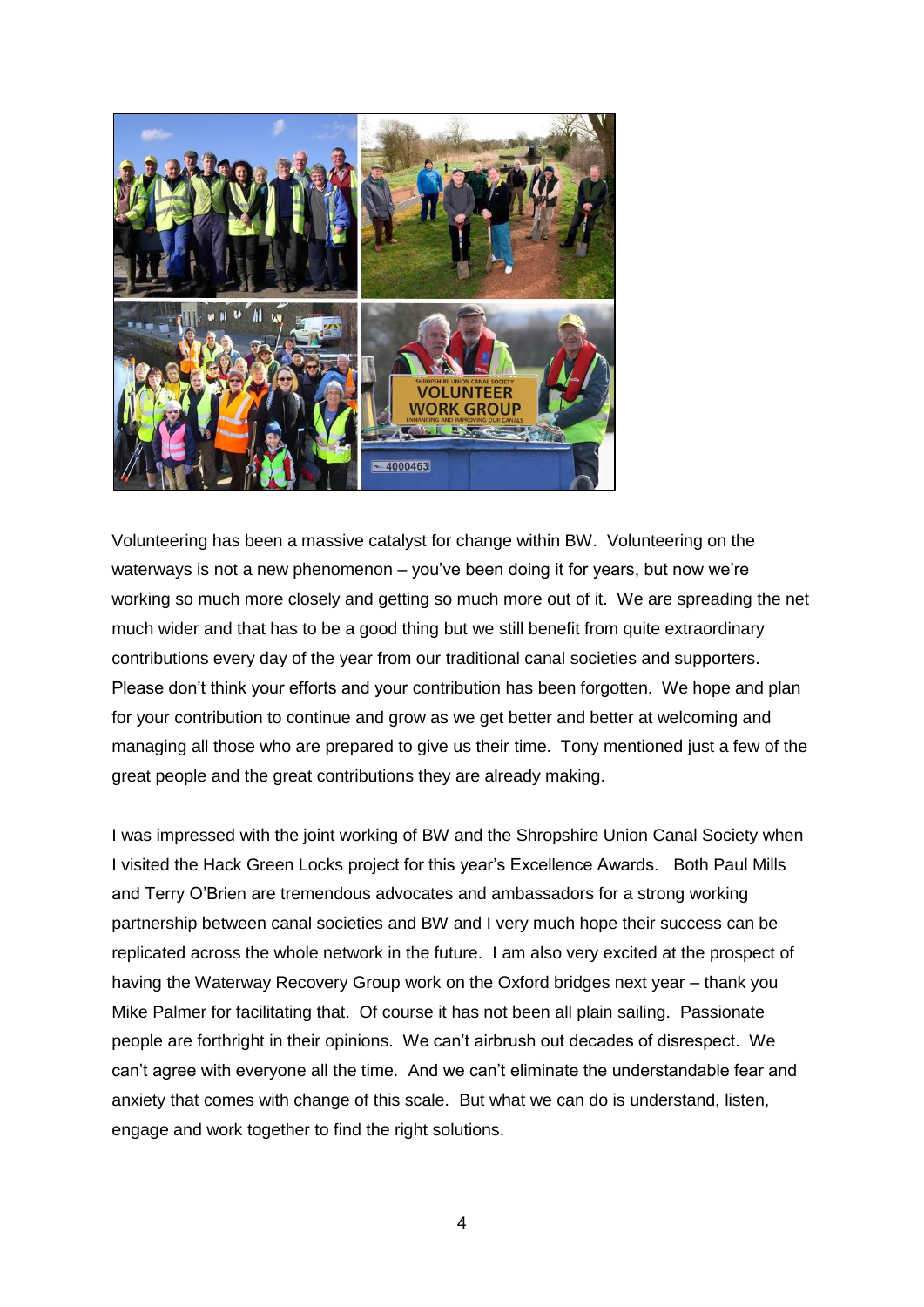And in this respect I am pleased to announce two important conferences that we are planning for early next year. Firstly to recognise the importance of The Waterway Trust's Museums and our wish to develop an even greater co-operative working relationship with other waterway museums around the country. We are planning a conference in the first part of next year that will bring together all these museums and search for new ways of common working and sharing for mutual advantage.

Secondly we are acutely aware that the arrival of the Canal & River Trust might be seen as a threat to the many excellent existing canal and river societies around the network. We are desperate for the new Trust to add and complement the work and success of these societies not threaten it. So together with the IWA we are planning a conference for early next year where we can share concerns and aspirations and develop a really constructive and powerful working relationship that will bring even more benefit to the waterways. So from my perspective, we're engaging and working together pretty well.

And by 'we' I mean everyone engaged with this change programme - including everyone here today and those they represent. The BW executive, trustees and board, Defra ministers and officials, and the many other supporters and interested parties we deal with.

Defra's consultation, *A New Era for the Waterways*, was not just a paper exercise. We found the responses invaluable in shaping the arrangements for the Trust and I hope you can see that in what is now proposed. I know many of you spent a good deal of time responding, e.g. IWAC, IWA, AWCC, and we are grateful to you for that.

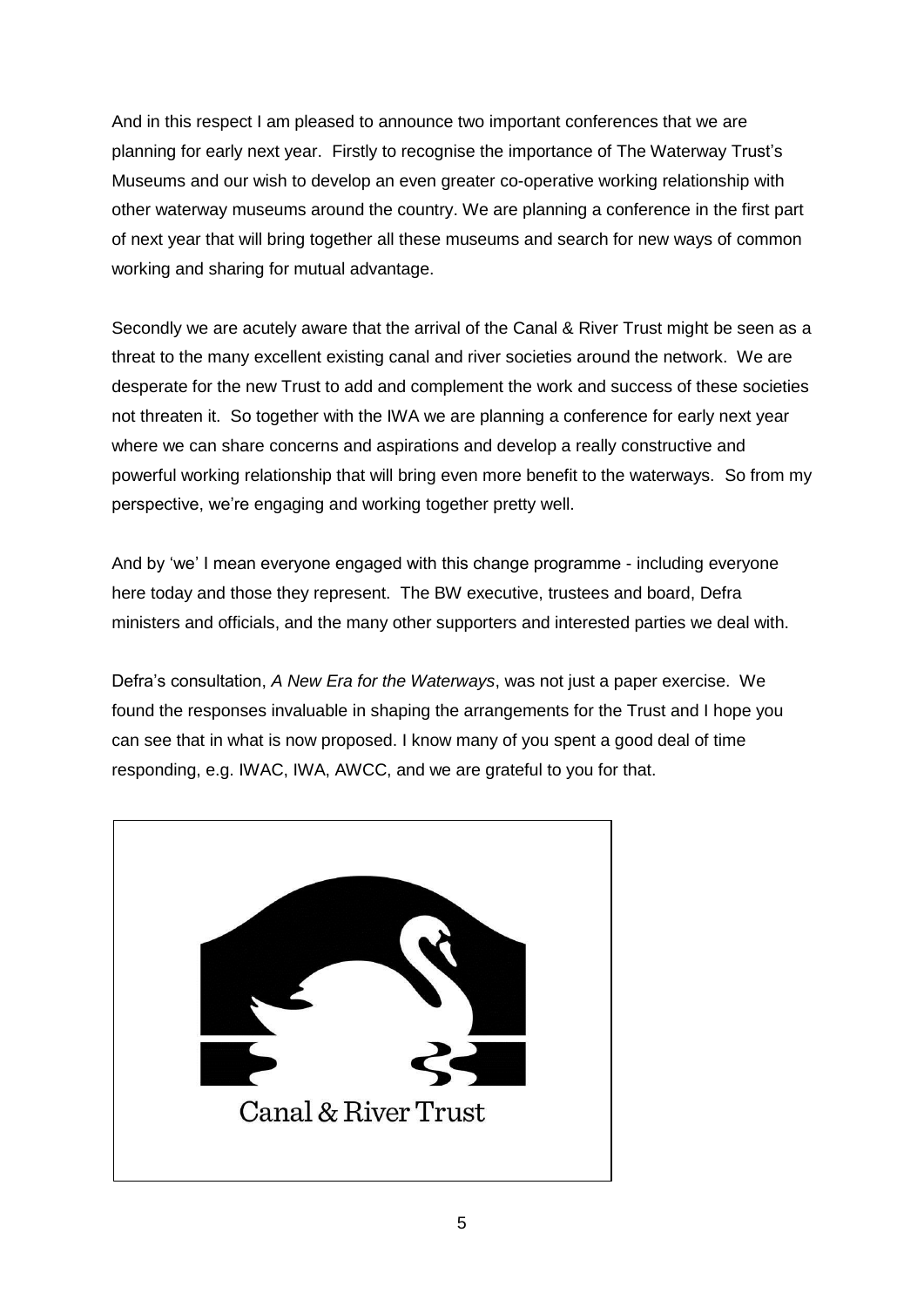The difficult and potentially dangerous process of choosing a new name and logo has also been achieved by pooling our views and gathering feedback from around the country. Of course we were incredibly fortunate to have the services (for free!) of the legendary John Rushforth to guide and inspire us,

But your comments, your reactions, your instincts very much helped us achieve a perfect solution – one that I know will become a proud and public feature around our waterways in the years to come.

Meanwhile we are working very hard to change BW. Many of you have said for a long time we need to change and we are. But here probably more than anywhere else we have to navigate through a complex mixture of emotions where concerns about job security, income, professionalism, autonomy, have to be understood, whilst at the same time building the excitement of a new trust - with new opportunities and new ideas and influences. Sometimes I don't think everyone realises just how much BW has been changing in recent years.

In 2003/4 we had 2214 Full Time Employees - last year that was down to 1694, a reduction of over 500 or nearly 25% in 7 years. And before you say it, no, these weren't all from the bank. In fact the vast majority came from office based staff as we centralised and out sourced much of our back office functions. The saving in payroll alone is just under £20m per annum.We've also - as Tony mentioned - closed our pension scheme to new employees and reduced the benefits to existing employees. We've closed offices, moved people to new locations - and continue to do so with the planned closure of our existing London, Watford and Milton Keynes offices and relocating most people in Milton Keynes in September next year, saving £1m a year.

We've also been rationalising and renegotiating national contracts bringing efficiency, cost savings and better service as evidenced by, for example, the Fountains vegetation contract. Combining around 100 local contracts has created huge benefits. For example right now we are talking to Fountains about a major increase in off side tree work this winter because we can afford to spend more than was in the original work plan. One conversation with one supplier on contracted rates to identify the priority areas and set down agreed performance measures is a totally different and more efficient way of delivering services than having 100 individual negotiations around the country. All these changes have been necessary to reduce our cost base and maximise what we can spend on the waterways.

6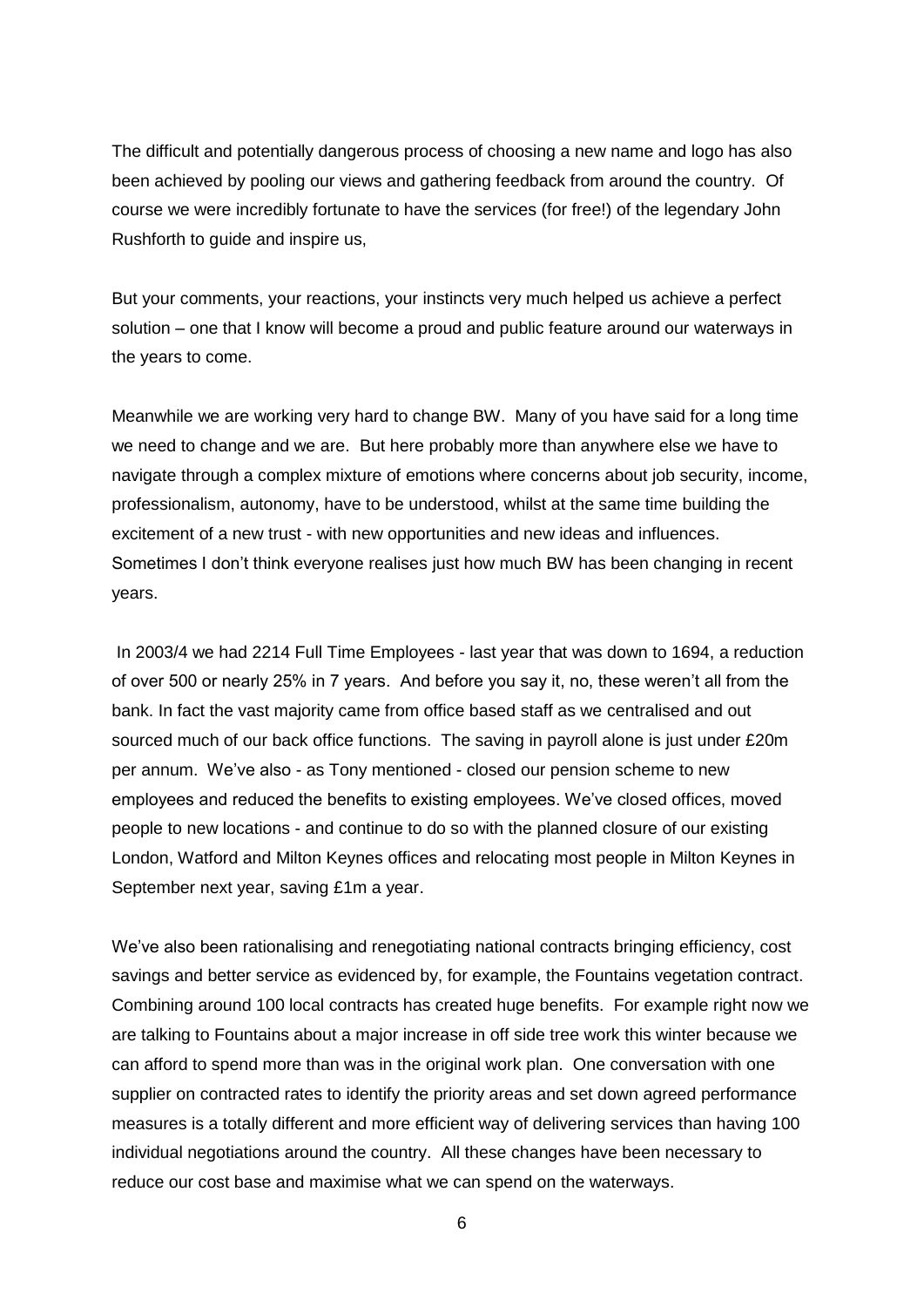But they come at a price – BW people feel battered and bruised and understandably worry about the future. And they've yet to feel the benefits of Trust status. I am in no doubt that those benefits are considerable but our people will not see them immediately – so now is a difficult time within BW. I also understand the fears and concerns of the passionate enthusiast, canal society member, boat owner and commercial operator. You too have experienced difficult economic times, rising costs and this summer for some, severe water shortages. You worry about maintenance standards. Is navigation going to remain the priority of the Trust? How committed are we to local engagement and local influence?

And of course Defra have their own concerns about affordability, delivery of statutory obligations and public benefits. Ministers are concerned about public reaction, party policy. Treasury, HMRC, BIS, Ministry of Justice, Department of Transport, all have their own fears and concerns and agendas. We the executive, board and trustees are no different. We worry about getting through the mountain of process – legal, statutory, EU, charitable, in time for April. We worry about getting good people to put themselves forward for the multitude of new positions in our governance structure. We worry (constantly) about funding. We worry about the few vociferous and alarmingly negative armchair commentators who seek to undermine all we are doing.

All these fears and concerns are understandable. But we can't all get everything we want, we won't all have our fears and concerns allayed. What we can do though is continue to engage, listen, debate and find ways to work together for the mutual benefit of the waterways.

It has become something of a cliché that everyone who joins BW at a senior or nonexecutive capacity comments after a few months that the organisation is 'a lot more complex than I ever thought'. To achieve success in its current form BW has had to develop a unique blend of social, commercial, political, environmental skills and behaviour. It is not yet clear to me how far we need to mould these to our new world.

Many of you will have strong views, but I urge you to go slowly so we can feel our way into our new status and not look back with regret. Our priority has to be to get the Trust up and running by April – and that is a huge task in itself. Let's concentrate on getting this right and then move on in our new structure to talk about reshaping, redirecting, reappraising what we do and how we do it.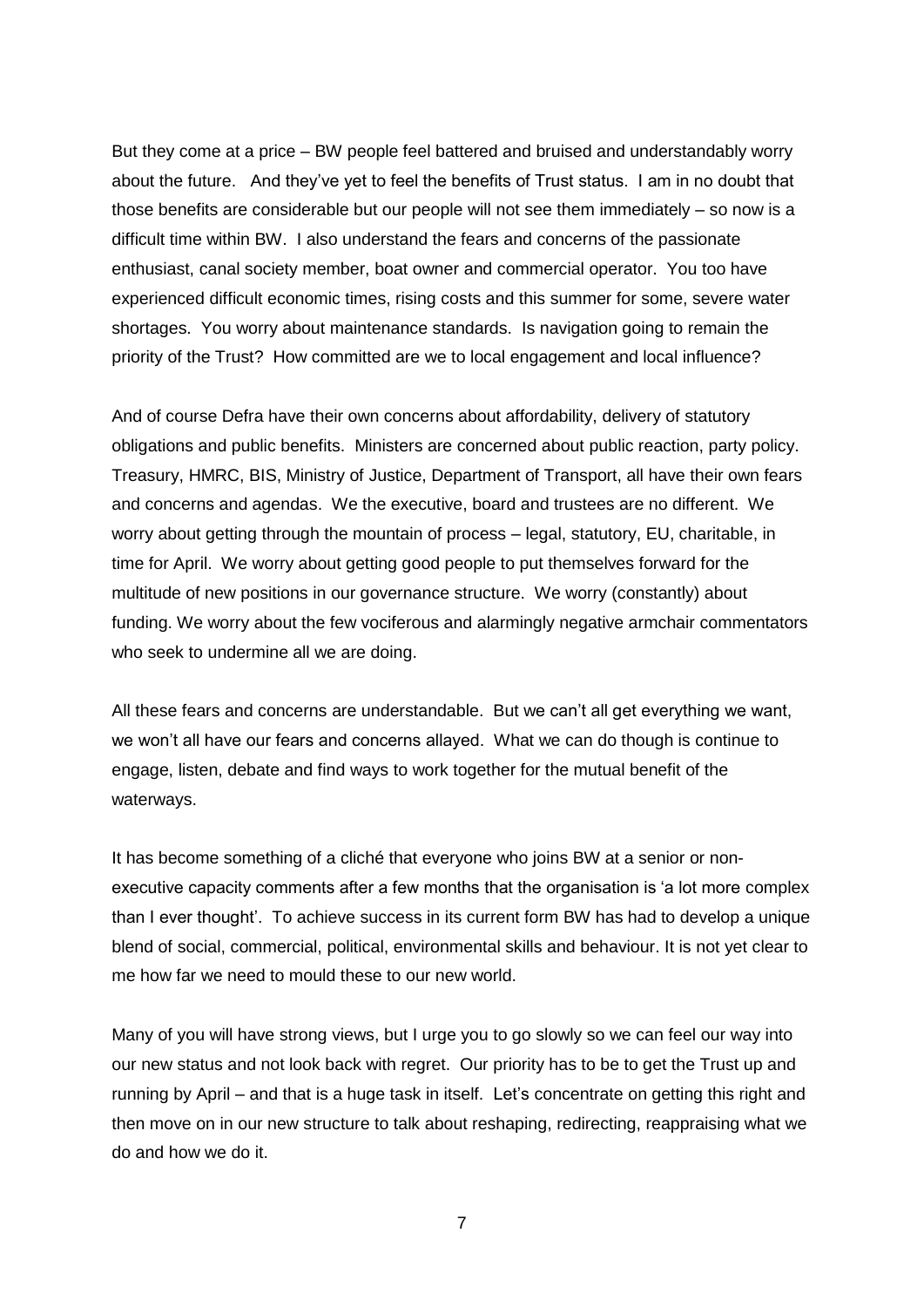Here is an outline of what lies ahead as we approach April 2012**:**

| Key dates over the next 8 months |                            |  |
|----------------------------------|----------------------------|--|
| Oct - Dec                        | Defra Funding negotiations |  |
| <b>Late Nov</b>                  | <b>Public Bodies Bill</b>  |  |
| Dec.                             | <b>Transfer Order</b>      |  |
| Feb / March                      | <b>Transfer Scheme</b>     |  |
| <b>March</b>                     | State Aid clearance        |  |
| Nov / Dec                        | Charity registration       |  |
|                                  |                            |  |

| Key dates over the next 8 months |                                          |  |
|----------------------------------|------------------------------------------|--|
| Dec - March                      | Appointments to Council                  |  |
| Sept - March                     | Appointments to Waterway<br>Partnerships |  |
| Jan - March                      | Appointment of 3 new trustees            |  |
| April                            | Launch                                   |  |
| Ongoing                          | Fundraising strategy                     |  |
| Ongoing                          | Rebranding                               |  |
| Ongoing                          | Staff engagement                         |  |
| Ongoing                          | Running the waterways!!!                 |  |

So how does it all look and feel from where I am. Inevitably there is a real mix of emotions. I am concerned at the mountain of process and negotiations we have to complete before April, Worried at the complexity and the potential for things like State Aid, Pensions, Environmental Legislation, to create barriers or even blockages to the proposal, Challenged